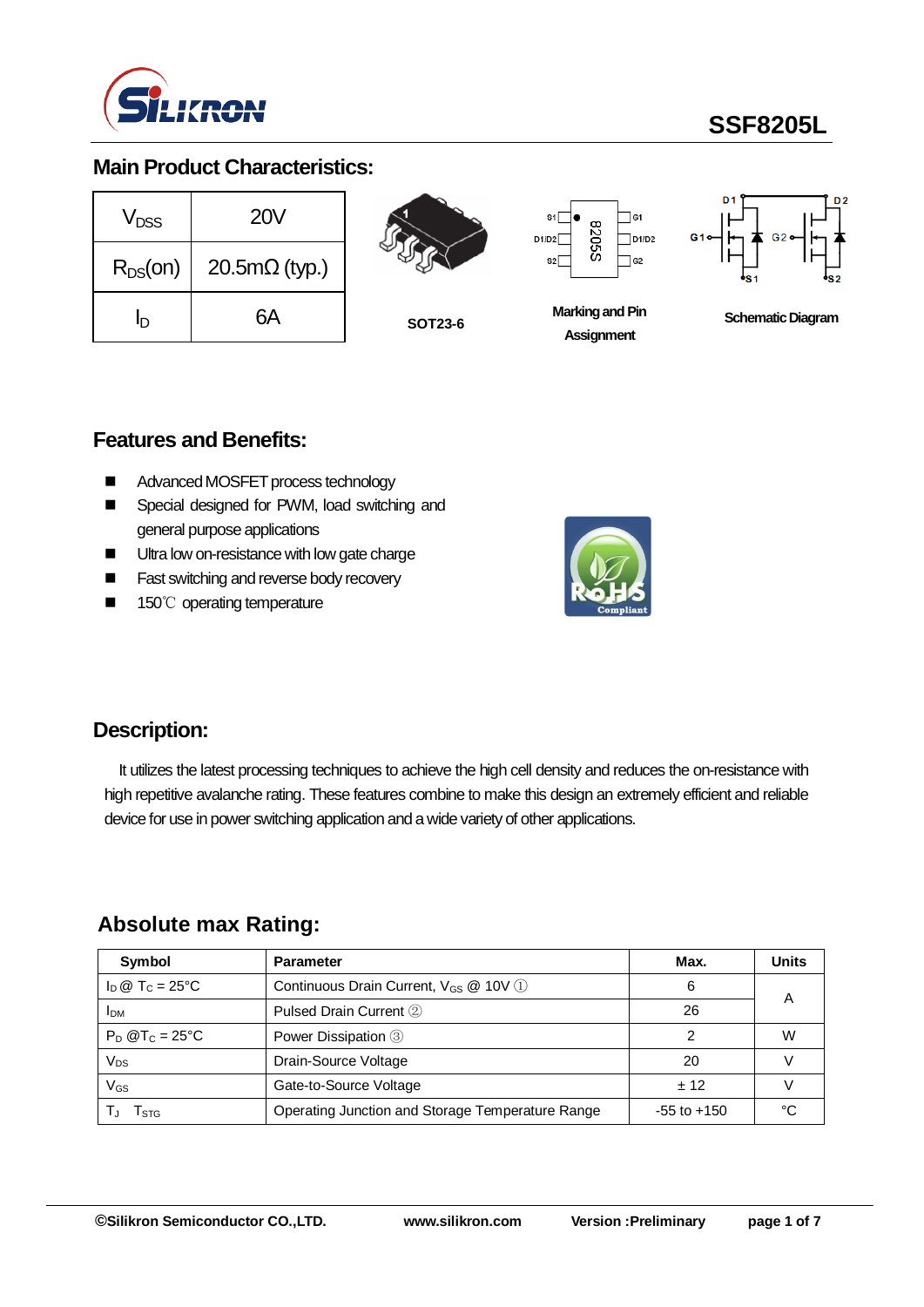

# **Thermal Resistance**

| <b>Symbol</b>  | <b>Characterizes</b>                | Typ. | Max. | <b>Units</b>   |
|----------------|-------------------------------------|------|------|----------------|
| $R_{\theta$ JA | ④<br>10s<br>Junction-to-ambient (t) |      | 62.5 | $^{\circ}$ CMV |

### **Electrical Characterizes** @T<sub>A</sub>=25℃ unless otherwise specified

| Symbol                  | <b>Parameter</b>                     | Min. | Typ. | Max.          | <b>Units</b> | <b>Conditions</b>                                               |
|-------------------------|--------------------------------------|------|------|---------------|--------------|-----------------------------------------------------------------|
| $V_{(BR)DSS}$           | Drain-to-Source breakdown voltage    | 20   |      |               | V            | $V_{GS} = 0V$ , $I_D = 250 \mu A$                               |
| $R_{DS(on)}$            | Static Drain-to-Source on-resistance | —    | 20.5 | 27            | $m\Omega$    | $V_{GS} = 4.5V, I_D = 6A$                                       |
|                         |                                      |      | 27   | 37            |              | $V_{GS} = 2.5V$ , $I_D = 4A$                                    |
| $V_{GS(th)}$            | Gate threshold voltage               |      | 0.75 | 1.2           | $\vee$       | $V_{DS} = V_{GS}$ , $I_D = 250 \mu A$                           |
| <b>I</b> <sub>DSS</sub> | Drain-to-Source leakage current      |      |      | 25            | μA           | $V_{DS}$ = 20V, $V_{GS}$ = 0V                                   |
|                         | Gate-to-Source forward leakage       | 100  | nA   | $V_{GS}$ =12V |              |                                                                 |
| <b>I</b> GSS            |                                      |      |      | $-100$        |              | $V_{GS} = -12V$                                                 |
| $Q_{q}$                 | Total gate charge                    |      | 10   |               | nC           | $I_D = 6A$<br>$V_{DS}=16V$ ,                                    |
| $Q_{gs}$                | Gate-to-Source charge                |      | 1    |               |              |                                                                 |
| $Q_{gd}$                | Gate-to-Drain("Miller") charge       |      | 4    |               |              | $V_{GS} = 4.5V$                                                 |
| $t_{d(on)}$             | Turn-on delay time                   |      | 3.9  |               |              | $V_{GS}$ =10V, $V_{DS}$ =10V,<br>$RGEN=3.3\Omega$<br>$I_D = 1A$ |
| $t_{r}$                 | Rise time                            |      | 8.7  |               |              |                                                                 |
| $t_{d(off)}$            | Turn-Off delay time                  |      | 22.5 |               | ns           |                                                                 |
| $t_{\rm f}$             | Fall time                            |      | 3.1  |               |              |                                                                 |
| $C_{iss}$               | Input capacitance                    |      | 565  |               |              | $V_{GS} = 0V$                                                   |
| $C_{\rm oss}$           | Output capacitance                   |      | 91   |               | pF           | $V_{DS} = 20V$<br>$f = 1$ MHz                                   |
| $C_{\text{rss}}$        | Reverse transfer capacitance         |      | 85   |               |              |                                                                 |

# **Source-Drain Ratings and Characteristics**

| <b>Symbol</b> | <b>Parameter</b>        | Min. | Typ. | Max. | <b>Units</b> | <b>Conditions</b>          |  |
|---------------|-------------------------|------|------|------|--------------|----------------------------|--|
| $V_{\rm SD}$  | Diode Forward Voltage   |      | —    | 1.2  |              | $IS=1.7A$ , $VGS=0V$       |  |
| trr           | Reverse Recovery Time   |      | 20   |      | ns           | $I_s = 6A$ , di/dt=100A/us |  |
| Qrr           | Reverse Recovery Charge |      | 12   |      | nC           |                            |  |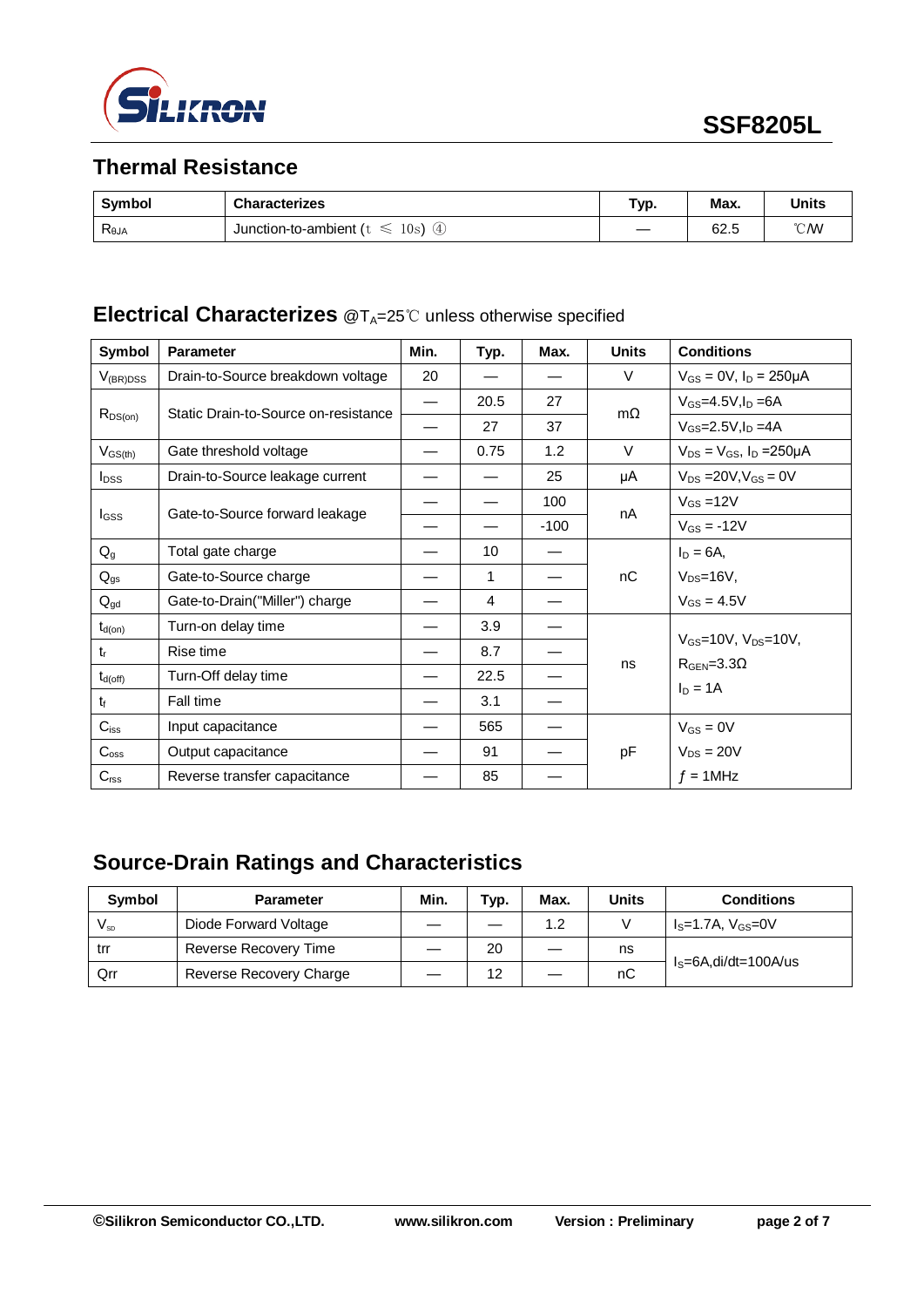

# **Test circuits and Waveforms**

#### **EAS Test Circuit:** Gate charge test circuit:





**Switching Time Test Circuit: Switching Waveforms:**





#### **Notes:**

- ①Calculated continuous current based on maximum allowable junction temperature.
- ②Repetitive rating; pulse width limited by max. junction temperature.
- ③The power dissipation PD is based on max. junction temperature, using junction-to-case thermal resistance.
- $\circledA$ The value of R<sub>θJA</sub> is measured with the device mounted on 1 in 2 FR-4 board with 2oz. Copper, in a still air environment with TA =25°C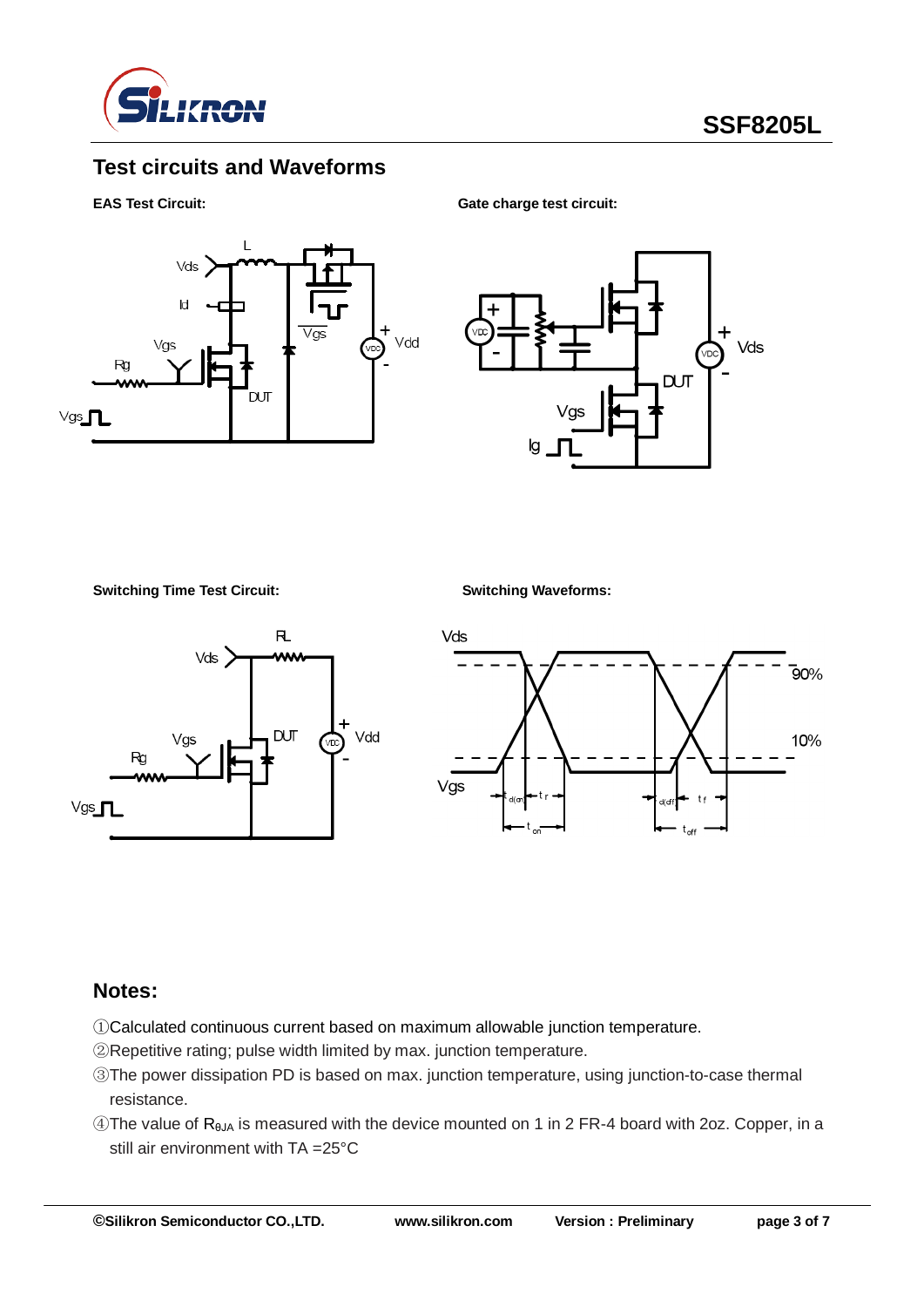

# **SSF8205L**





 **Figure 5: Forward Characteristics Of Reverse Diode Figure 6: Gate Charge**

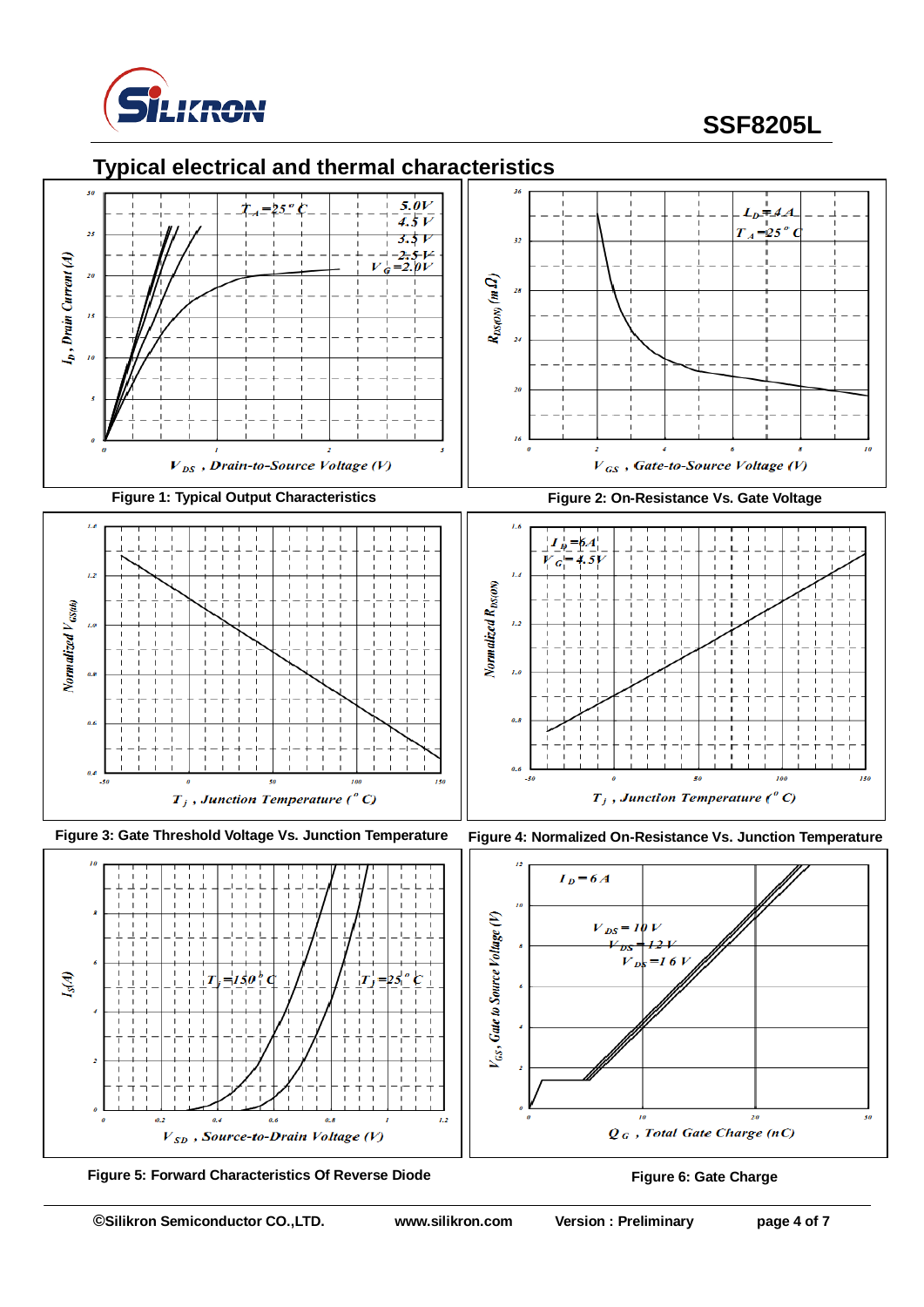

# **SSF8205L**

## **Typical electrical and thermal characteristics**



**Figure 9: Safe Operating Area Figure 10: Maximum Effective Transient Thermal Impedance, Junction-to-Case**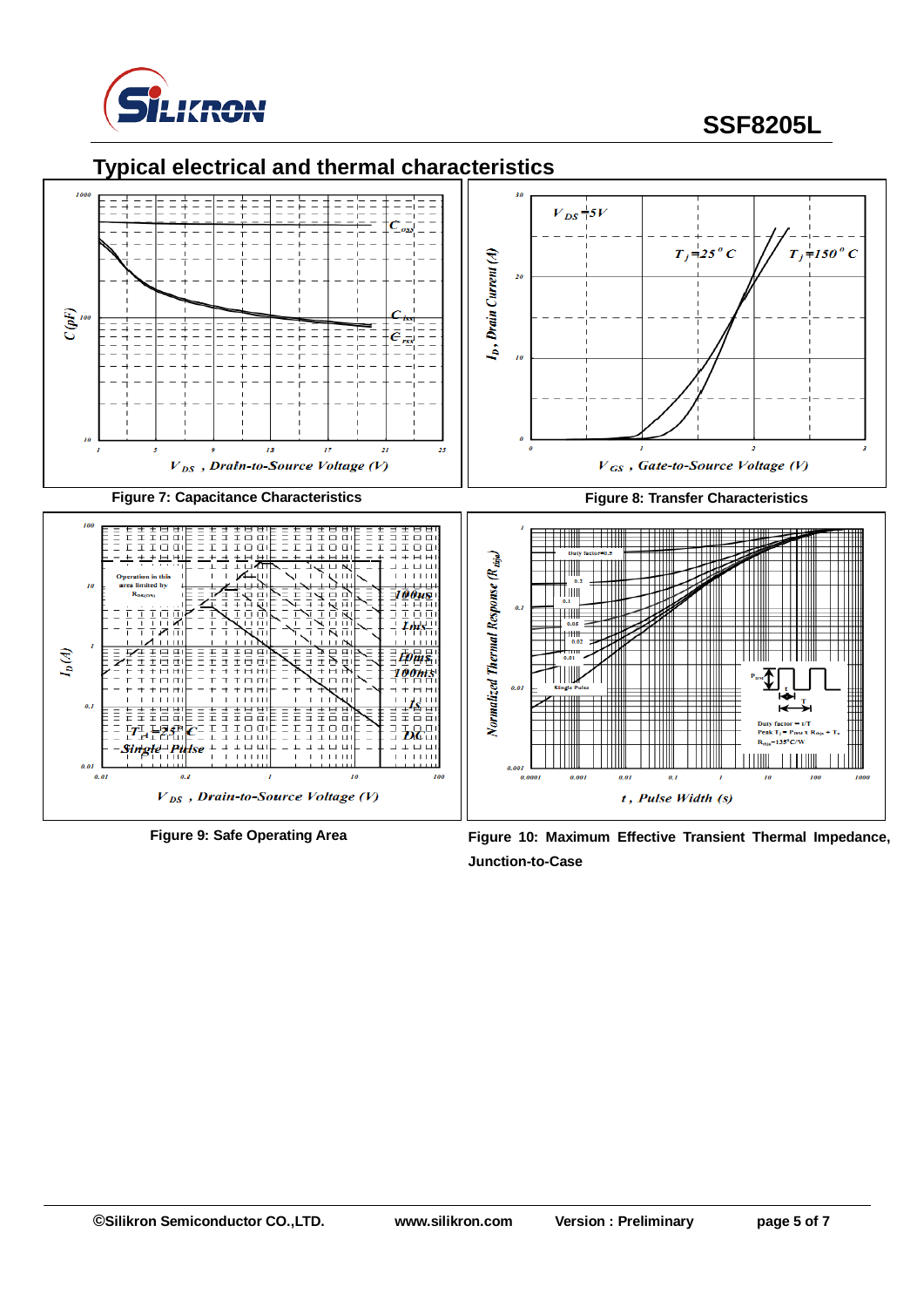

# **Mechanical Data**:

**SOT23-6 Dimensions in Millimeters (UNIT:mm)**